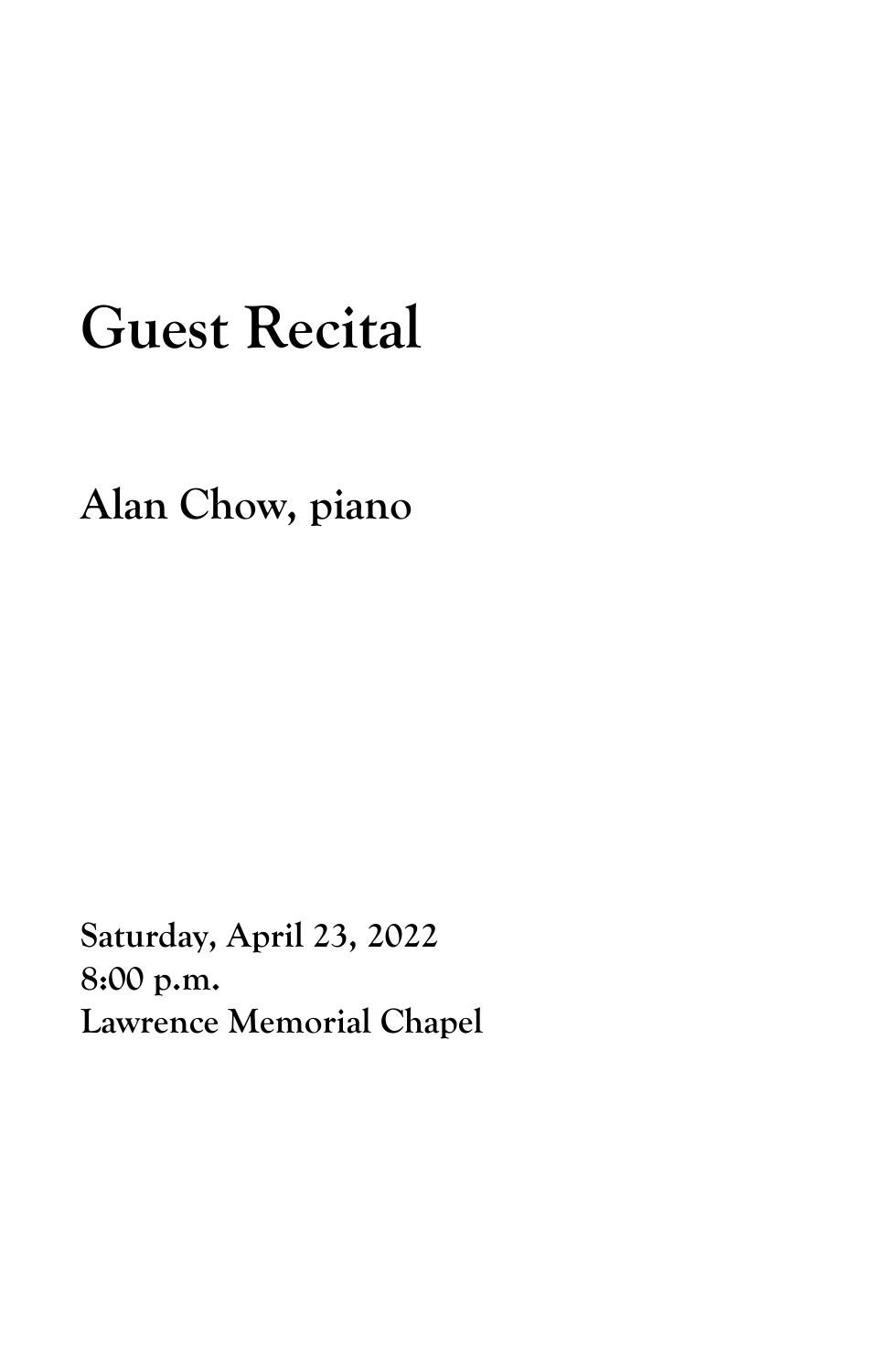Sonata in E-flat Major, Hob. XVI:52 Franz Joseph Haydn Allegro (1732-1809) Adagio Finale: Presto

*Etude-Tableau in E-flat minor*, op. 39, no. 5 Sergei Rachmaninoff *Moment Musical in B minor*, op. 16, no. 3 (1873-1943) *Prelude in B-flat Major*, op. 23, no. 2

## • INTERMISSION •

*Barcarolle*, op. 60 Frédéric Chopin (1810-1849)

*Nocturne in C-sharp minor*, op. posth. Chopin

*Sonata No. 2 in B-flat minor*, op. 35 Chopin Grave - Doppio movimento Scherzo Marche funèbre: Lento Finale: Presto

*We collectively acknowledge that Lawrence University is situated on the ancestral homelands of the Menominee and Ho-Chunk people.*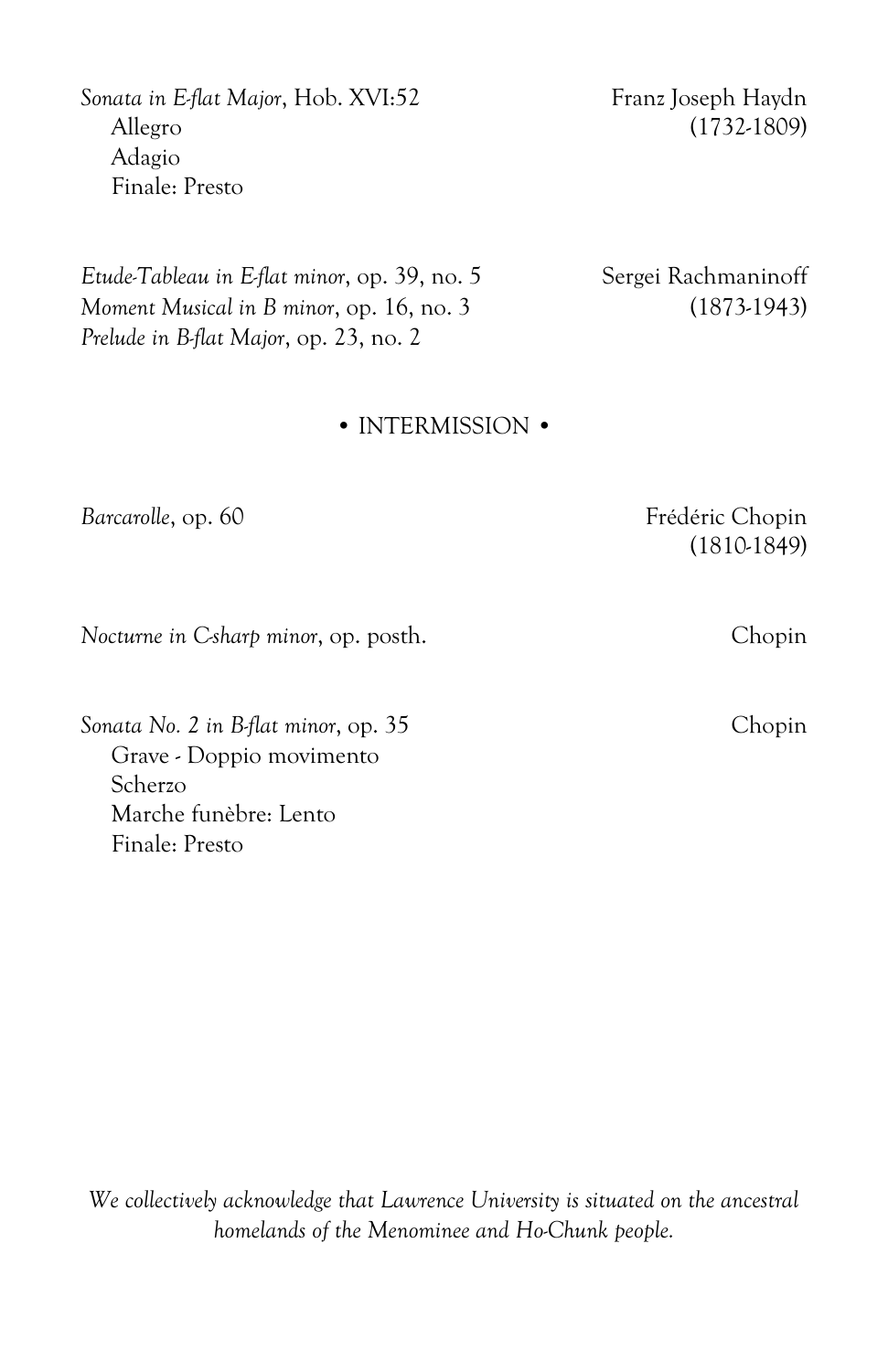## **About the artist**

**Alan Chow** has won First Prize in the Concert Artists Guild International Competition, the UCLA International Piano Competition, and the Palm Beach Invitational International Piano Competition. Winner of the Silver Medal and Audience Favorite Prize at the Gina Bachauer International Piano Competition, he was also a prizewinner in the William Kapell International Piano Competition.

A Steinway artist, Mr. Chow has performed in recital and in concert with orchestras in nearly all 50 states. His recitals have brought him to the major music centers including New York (Lincoln Center, Merkin Hall, Steinway Hall), Boston, Los Angeles, Chicago (Symphony Center and Ravinia), Washington, D.C., Cleveland, Seattle, Atlanta, New Orleans, and Miami. Concerto performances include appearances with the National Symphony, Utah Symphony, Oakland Symphony, Tulsa Philharmonic, Kansas City Symphony, and Omaha Symphony. Mr. Chow regularly tours Asia with performances in China, Japan, Hong Kong, Taiwan, and Singapore, including performances with the Hong Kong Philharmonic, Shanghai Philharmonic and the Pan-Asia Symphony. An avid chamber musician, he has collaborated with the American, Pacifica, Miami and Escher String Quartets and has been guest artist at the Grand Canyon Chamber Music Festival, Juneau Jazz and Classics, San Juan Islands Chamber Music Festival, Kent Blossom Music Festival, Texas Music Festival, Music Festival of Arkansas and Music Mountain. In addition, he appears in joint recital engagements in the Cheng-Chow Trio with pianists Angela Cheng and Alvin Chow.

Mr. Chow has given master classes throughout North America and Asia at conservatories, universities and summer festivals including, Indiana University, Bowdoin Music Festival, New Orleans International Piano Festival, Gina Bachauer International Piano Festival, Las Vegas Piano Festival, Tunghai International Piano Festival (Taiwan), Classical Music Festival (Austria) and in Singapore. Appointed guest professor at the Central Conservatory in Beijing and honored visiting professor at the Shenyang Conservatory, he has also presented recitals, master classes, and lectures in China at the conservatories in Shanghai, Chengdu, Xian and Wuhan. An adjudicator at national and international competitions, he currently serves as the permanent Chair of Jury at the New Orleans International Piano Competition.

Mr. Chow studied with Nelita True at the University of Maryland where he graduated Co Valedictorian with his twin brother Alvin, and